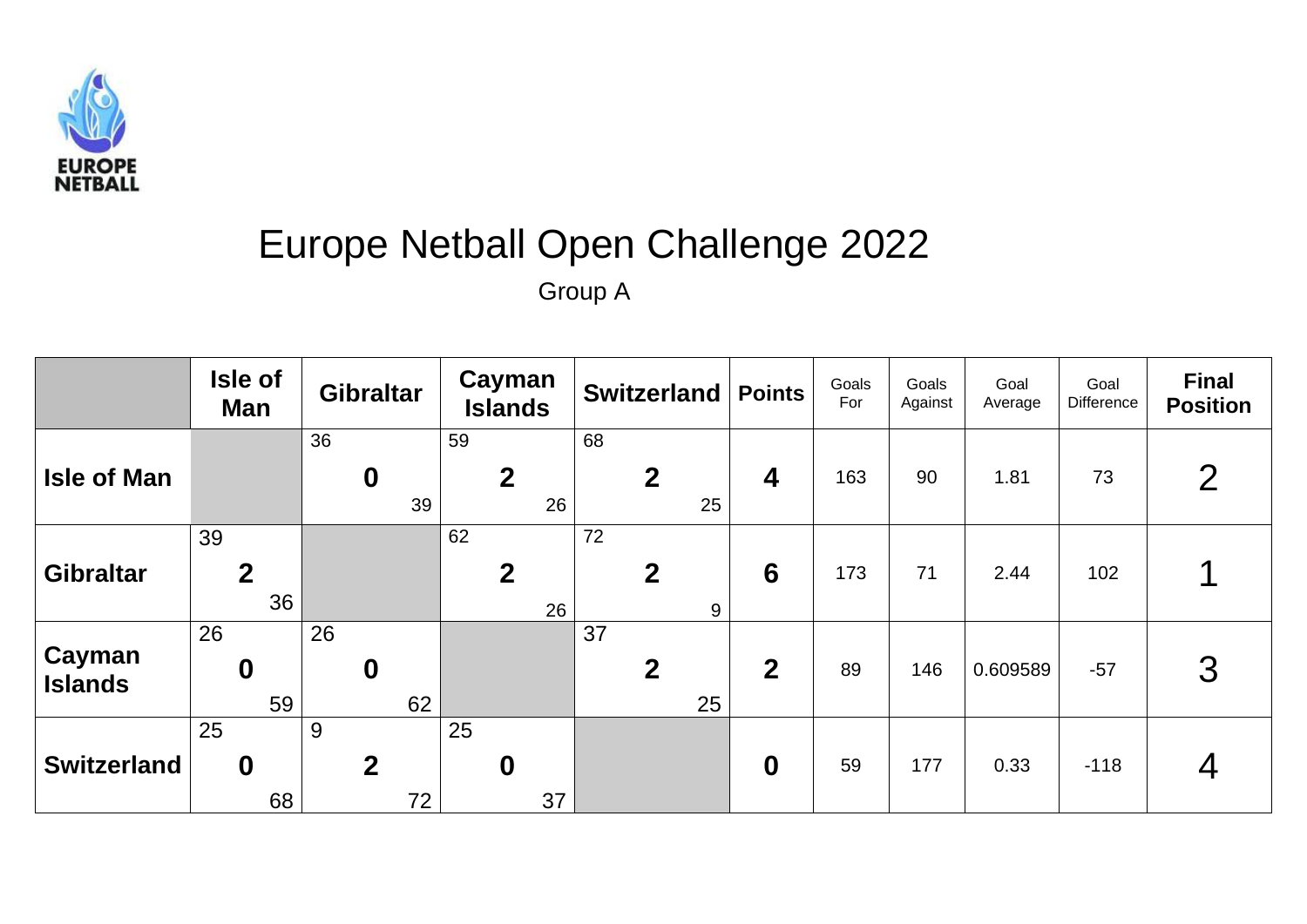

## Europe Netball Open Challenge 2022 Group B

|                                      | <b>Israel</b>                | <b>Malta</b>                 | <b>UAE</b>                   | <b>Republic of</b><br><b>Ireland</b> | <b>Points</b>    | Goals<br>For | Goals<br>Against | Goal<br>Average | Goal<br>Difference | <b>Final</b><br><b>Position</b> |
|--------------------------------------|------------------------------|------------------------------|------------------------------|--------------------------------------|------------------|--------------|------------------|-----------------|--------------------|---------------------------------|
| <b>Israel</b>                        |                              | 26<br>$\boldsymbol{0}$<br>48 | 24<br>$\boldsymbol{0}$<br>85 | 15<br>$\boldsymbol{0}$<br>86         | $\boldsymbol{0}$ | 65           | 219              | 0.30            | $-154$             | 4                               |
| <b>Malta</b>                         | 48<br>$\boldsymbol{2}$<br>26 |                              | 34<br>$\boldsymbol{0}$<br>70 | 21<br>$\boldsymbol{0}$<br>58         | $\overline{2}$   | 103          | 154              | 0.67            | $-51$              | 3                               |
| <b>UAE</b>                           | 85<br>$\overline{2}$<br>24   | 70<br>$\overline{2}$<br>34   |                              | 44<br>$\boldsymbol{0}$<br>51         | $\boldsymbol{4}$ | 199          | 109              | 1.83            | 90                 | $\overline{2}$                  |
| <b>Republic of</b><br><b>Ireland</b> | 86<br>$\overline{2}$<br>15   | 58<br>$\overline{2}$<br>21   | 51<br>$\overline{2}$<br>44   |                                      | $6\phantom{1}6$  | 195          | 80               | 2.44            | 115                |                                 |